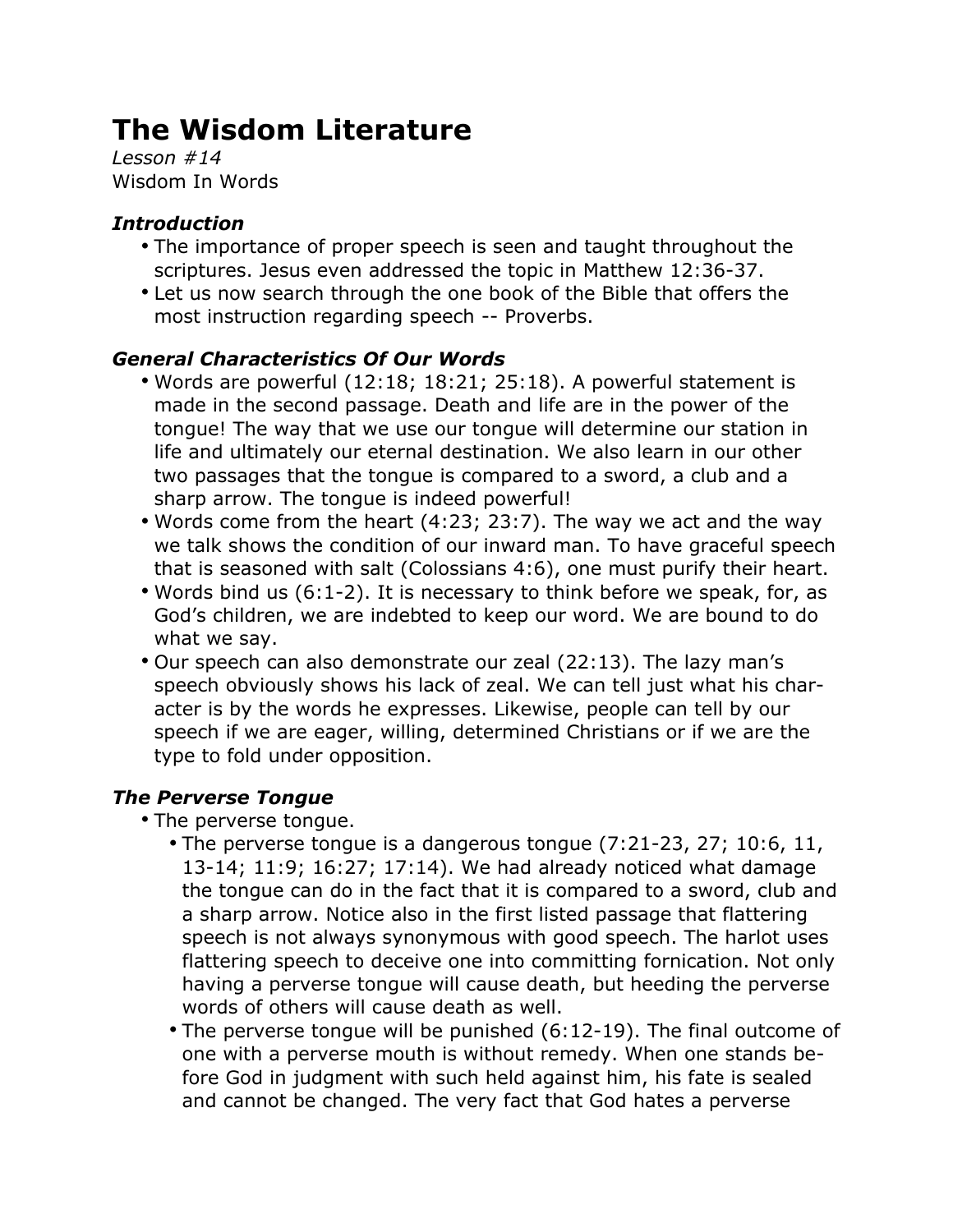mouth should impress upon us that one who does such should not expect anything but punishment.

- The perverse tongue is worth little (10:20; 15:28). In contrast, the wise tongue is of great value (8:6-11; 20:15). We can tell just how worthless a perverse tongue is by noticing the fact that poverty is better than perverseness (19:1, 22).
- Examples of the perverse tongue.
	- The hypocritical tongue.
		- The hypocrite is one who says one thing and does another (11:9).
		- The damage caused by hypocrisy is often devastating and often has lasting damage.
	- The backbiting, slandering, talebearing and whispering tongue.
		- These four English words are translated from six different Hebrew words which all basically carry the same meaning:
			- *Ragal* -- "One who goes about maliciously as a slanderer, one who speaks maliciously about another" (Psalm 15:1-3).
			- *Sether* -- "A secret slanderer, or hidden gossip, one of a sly tongue" (25:23).
			- *Dibbah* -- "Whispering, defamation, evil report, to spread a rumor, to slander" (10:18).
			- *Lashan* -- "To use the tongue boldly (in an evil use); hence, to slander, to backbite" (Psalm 101:5).
			- Nirgan -- "Wrong speech (evil secret) hence a whisperer, a backbiter, a gossiper" (18:8).
			- *Rakil* -- "A slanderer, defamer, detractor" (11:13; 20:19; Leviticus 19:16).
		- Is talking about someone or relaying a fact about someone gossip? No, not all speech about others is considered gossip in the sight of God. The following questions will help us determine whether or not it is gossip.
			- Will I help or hurt the person's character by repeating this information?
			- Would it be better left untold, even if true?
			- Will anyone be edified if I repeat this information (11:13)?
			- What is my motive for telling it?
			- Am I really seeking to build or destroy, to hurt or heal?
			- Will I cause unnecessary suspicion to surround the person by repeating the information (Psalm 101:5)? If so, I become guilty. An old saying goes, "You can never build yourself up by tearing others down."
			- Is the information true? Is there any basis for it? Is it rumor or innuendo?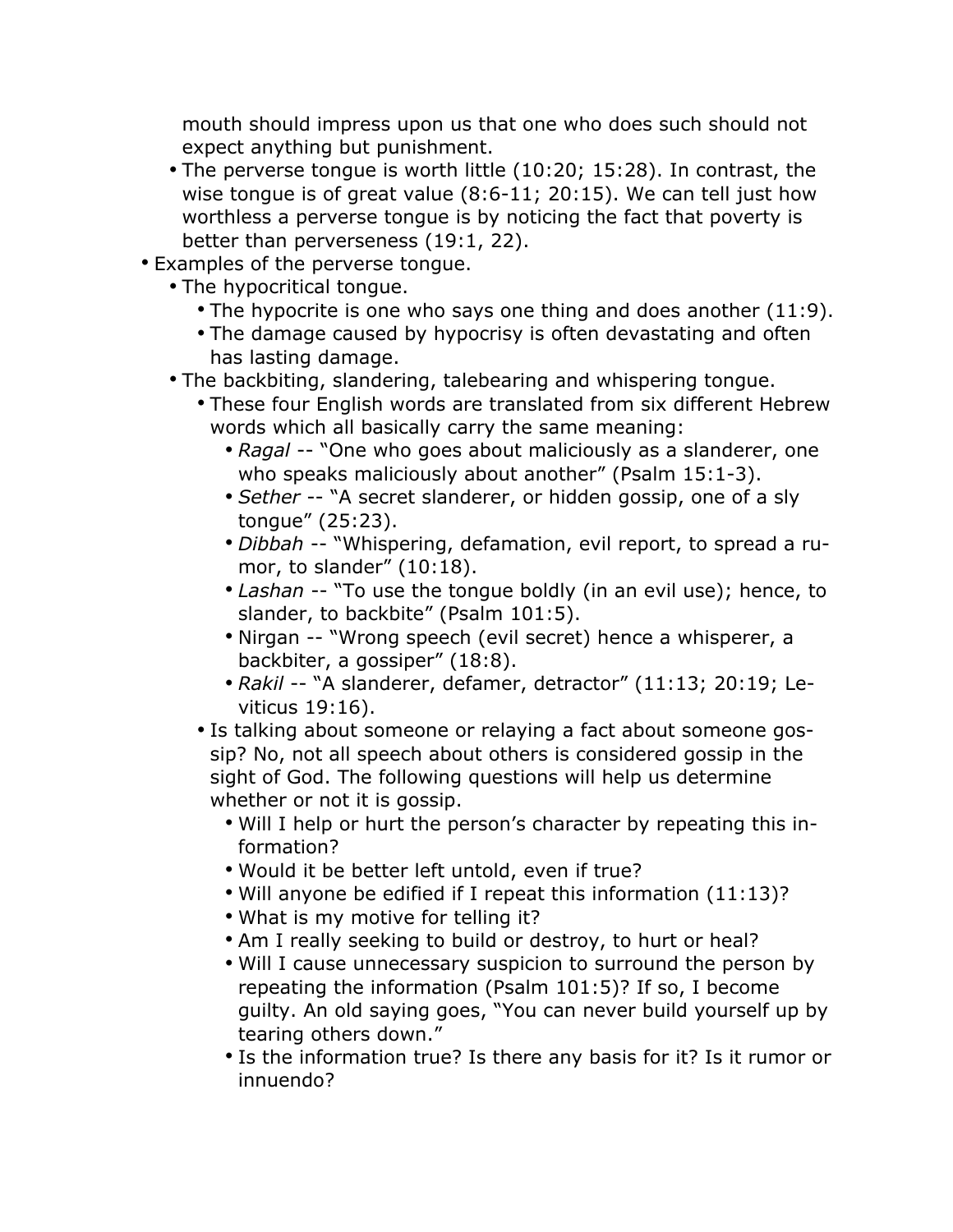- Is the information about something which has been repented of and stopped? If so, it should be left alone.
- Will I help the one who is spreading the rumors by receiving what he is telling (26:23)?
- Do I want to be an accessory in the commission of a sin against another by receiving information to which I should not be privy (1 Timothy 5:22)? Remember the saying, "There are always two sides to every controversy."
- Will I feel better towards the one being talked about by hearing the details being spread by a gossiper?
- Am I assisting in strengthening the character of one whom I allow to gossip about others?
- Can I, in good conscience, say that I am a friend of one from whom I receive information about the wrong doing of another?
- When I hear about the wrongdoing of another, am I not obligated to go to that person (Matthew 18:15-17; Galatians 6:1)?
- Do I not do much evil by, instead of going to the person, mentioning his wrongdoing to others?
- Am I not responsible for the unfaithfulness of others when they have been hardened through my spreading unfounded charges about them, or by listening to others who do it?
- How many people have left active service to Christ because of unfounded charges and allegations made and received by others (18:10)?
- The lying tongue.
	- How many times do you see and hear people making promises but have no intention of keeping their word? Our "Yes" must mean "Yes," and our "No" must mean "No" (Matthew 5:37). A Christian's word must be his bond! Do not say you are going to do something unless you are going to do it!
	- The importance of truth is seen in 23:23. The truth is so valuable that we are to go to great lengths to obtain it and to hold on to it at any cost.
	- Lying is a grievous sin (12:22). This passage tells us that lying lips are an abomination to the Lord (cf. 12:19; 13:5; 14:5, 25; 19:28; 30:5-9). Liars will burn in the lake of fire (Revelation 21:8)! "Little white lies" are not exempt!
- The proud tongue.
	- Sometimes we speak out of pride (14:3).
	- It is human to boast about who we are and what we have done. This must be overcome (cf. 27:2).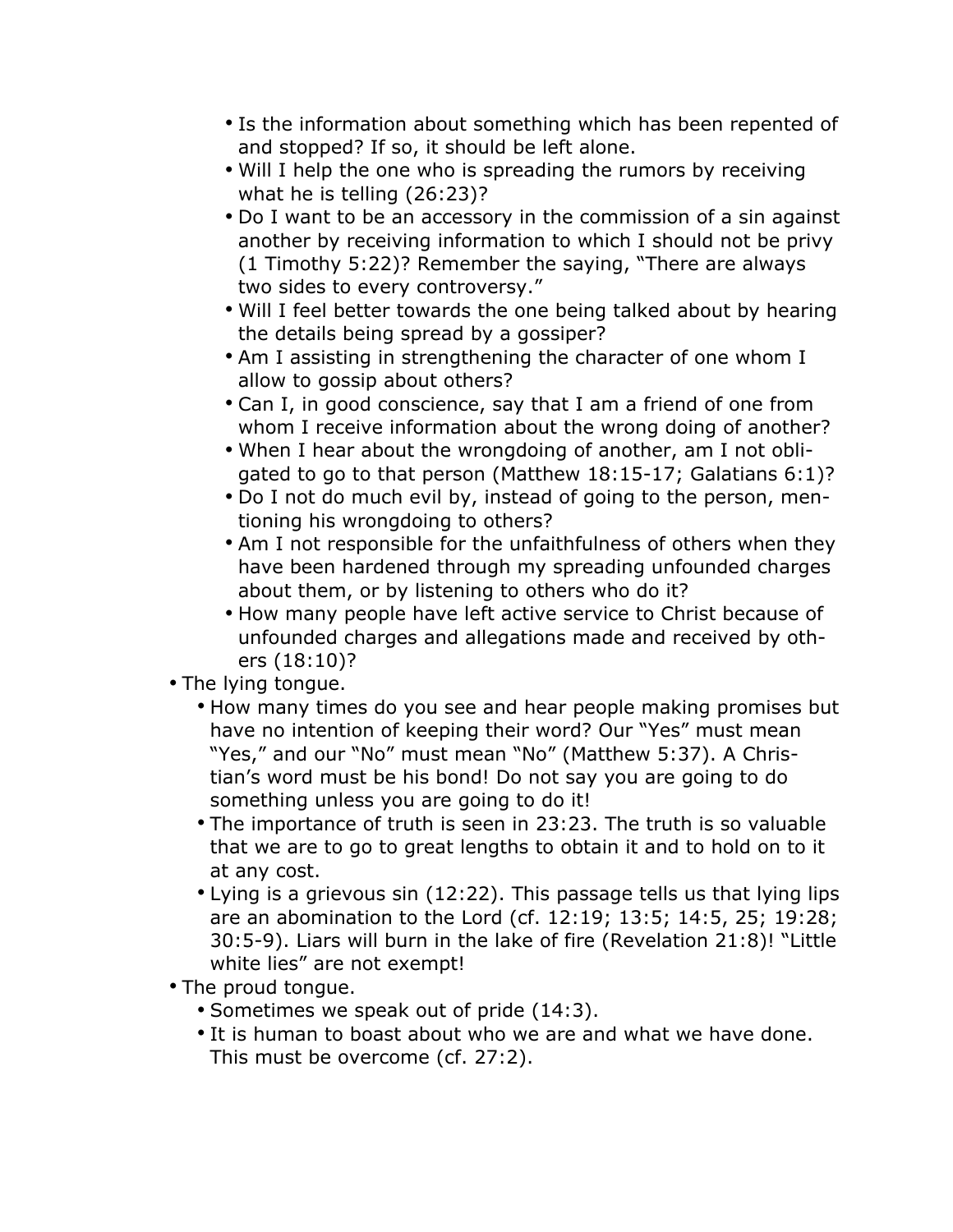- The angry tongue.
	- There are those who speak as they should under normal circumstances and then lash out and speak their true character in a moment of rage.
	- Some try to justify their angry tongue by saying it is an "outlet" to vent their anger or "that is just the way I am." These excuses do not hold true to God's word. An angry tongue is a sinful tongue (29:22)!
	- A soft answer will turn away wrath, but angry words cause anger to swell even more (15:1; cf. 14:17; Ephesians 4:31-32).
- The idle tongue.
	- The word "idle" means to be unfruitful or barren. These are words that do not edify and encourage.
	- They are words that speak lightly, frivolously, punning or jesting of holy or spiritual matters.
- Knowing these are sinful, what is my responsibility toward others with a perverse tongue?
	- Knowing God's word will help us to keep our guard up against the sinful, deceptive words of others (6:20-24; 7:1-5).
	- It is also our responsibility to shun the companionship of one with a perverse tongue (14:7; 20:19; 24:1).
	- By intentionally listening to those with evil tongues, God considers the listener evil as well (17:4).

# *The Wise Tongue*

- The wise tongue.
	- The wise tongue is a quiet tongue (10:19).
		- Sometimes it is best to say as little as possible. How many times do people dig holes for themselves because they just cannot be quiet (Ecclesiastes 3:7)? Some people live as if there is never a time to keep silent!
		- We should not keep silent when we have opportunity to share the truth of God's word with others. A multitude of words is needed them. The writer here has in mind that it is good to say little when it comes to opinions, disagreements, etc.
	- The wise tongue is one accompanied by a listening ear. When one ceases to listen, one ceases to learn and grow (10:27; cf. James 1:19).
	- The wise tongue is of great value. Many of the passages concerning this topic are self-explanatory (8:6-11; 10:20; 15:4, 28; 16:21, 23; 20:15).
	- The wise tongue gains wisdom. When we incline our ear and apply our heart to godly knowledge, our words will be pure and wholesome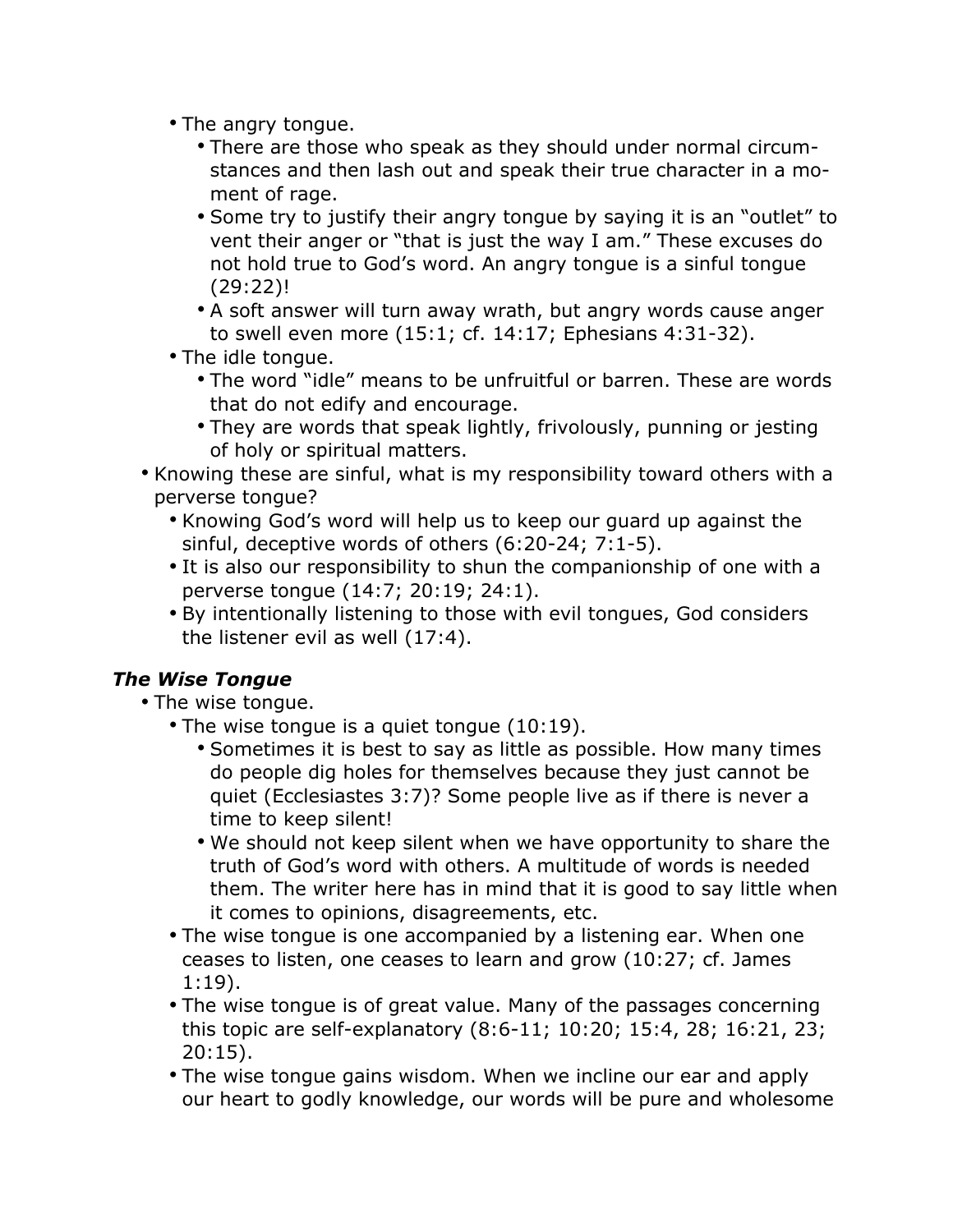(5:1-2; 13:13; 22:17-21). The reason why many people, including some Christians, cannot control their tongue is because they have not applied their heart and devoted their time to studying God's holy word.

- Benefits of the wise tongue.
	- One can turn away wrath (15:1). Our words can alleviate certain painful and tense situations. A soft word has mended families, friendships and brought many to Christ.
	- A good word can bring joy and gladness to the heart of those who are depressed and worrisome (12:25).
	- Proper speech keeps our soul from troubles (21:23). This is speaking of the eternal realm. Our soul is eternal, so we know the writer is telling us that good words are necessary to being saved eternally, and not just merely keeping us from trouble in this life alone.
	- Proper speech brings about mercy (28:13). When we sin, it is proper to confess with our mouth that sin rather than hiding it. By doing so, God's mercy will blot out that sin.
	- Others can be wise by listening to what we say (10:31). We have a wonderful privilege in Christ in that we can teach others God's word, helping them and ourselves to obtain eternal salvation.
	- We can have joy in knowing that we said what was right when faced with a dilemma (15:23; 23:16).
	- We can plead for justice for others, when maybe they cannot do it for themselves (31:9).
	- We can offer words of praise, blessing and encouragement to others with our tongue (16:24; 25:11). We may never know (or perhaps years later) how much our words of praise meant to someone. We need to offer these words to young Christians, preachers, Bible teachers, elders, deacons, mothers, fathers, etc.

#### *Conclusion*

- Without doubt, our words are very powerful. They are capable of tearing down the mightiest or building up the lowliest.
- We will have to answer to God about the way we use our tongue. Our words will justify us or condemn us. Anything that can condemn us on the day of judgment is important to take heed to now. We will not be condemned because of the physical possessions that we have or did not have or because of the way we looked or the social status we have, but we will give account for every idle word.
- Let us always strive to live in such a way that our words will justify us and allow us to enjoy everlasting life with our Maker, rather than doom us to the lake of fire which is prepared for the devil, his angels and all